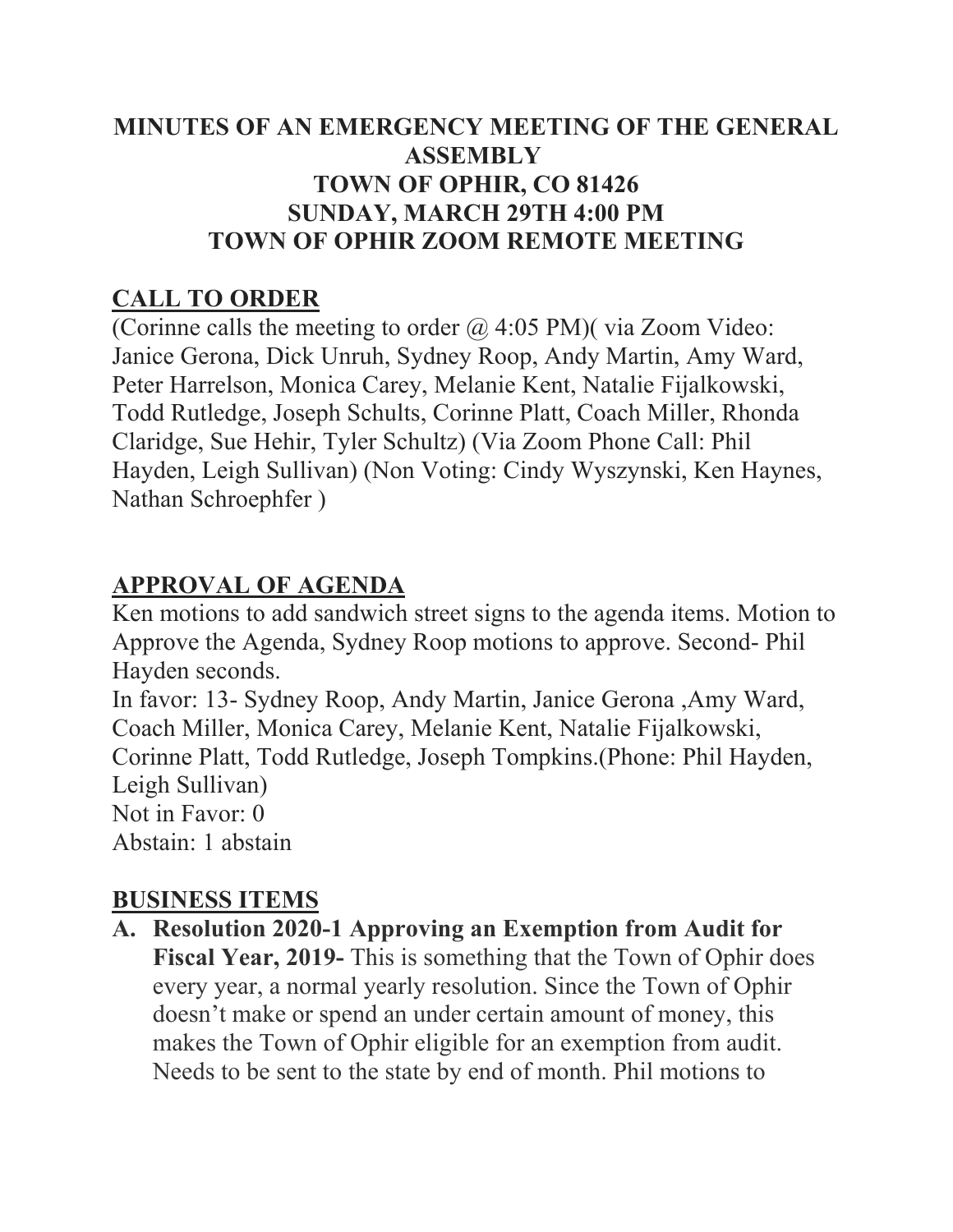approve Resolution 2020-1, Approving an Exemption from Audit for Fiscal Year, 2019. Corinne seconds.

In Favor: (15) Sydney Roop, Andy Martin, Janice Gerona, Amy Ward, Peter Harrelson, Coach Miller, Monica Carey, Melanie Kent, Natalie Fijalkowski, Corinne Platt, Todd Rutledge, Joseph Tompkins, Joseph Shults (Phone: Phil Hayden & Leigh Sullivan) Not in Favor: 0 Abstain: 0

**B. Town of Ophir, Colorado Declaration of State of Disaster Emergency Due to Corona Virus and Providing for Electronic Signatures by Town Officials and Authorizing the Town Manager to Enter into No-Bid Contracts Including Contracts Over \$5,000.00-**  Resolution 2020-2. A few reasons for creating the emergency resolution, Municipalities around us have passed similar State of Disaster Emergency resolutions. Passing this Resolution will allow the Town of Ophir to apply for FEMA funding due to expenses to cover COVID19. Town of Ophir had a Mayoral State of Disaster Emergency Declaration first- Must have General Assembly approval of this State of Disaster Emergency Declaration. How is this emergency scenario ended? Stated in Resolution, when County ends Public Heath orders, the Emergency Declaration is ended. The Town of Ophir will follow any Public Health Orders issued by San Miguel County and State of Colorado while at the same time, Corinne & Ken will work together to make decisions in response to COVID-19 as it affects the Town of Ophir if stricter orders are needed for the town. Monica Carey motions to approve, Peter Harrelson seconds.

In Favor: Sydney Roop, Andy Martin, Janice Gerona, Amy Ward, Peter Harrelson, Coach Miller , Monica Carey, Melanie Kent, Natalie Fijalkowski, Corinne Platt, Todd Rutledge, Joseph Tompkins, Rhonda Claridge (Phone: Phil Hayden & Leigh Sullivan) Not in Favor: Abstain: Corinne Platt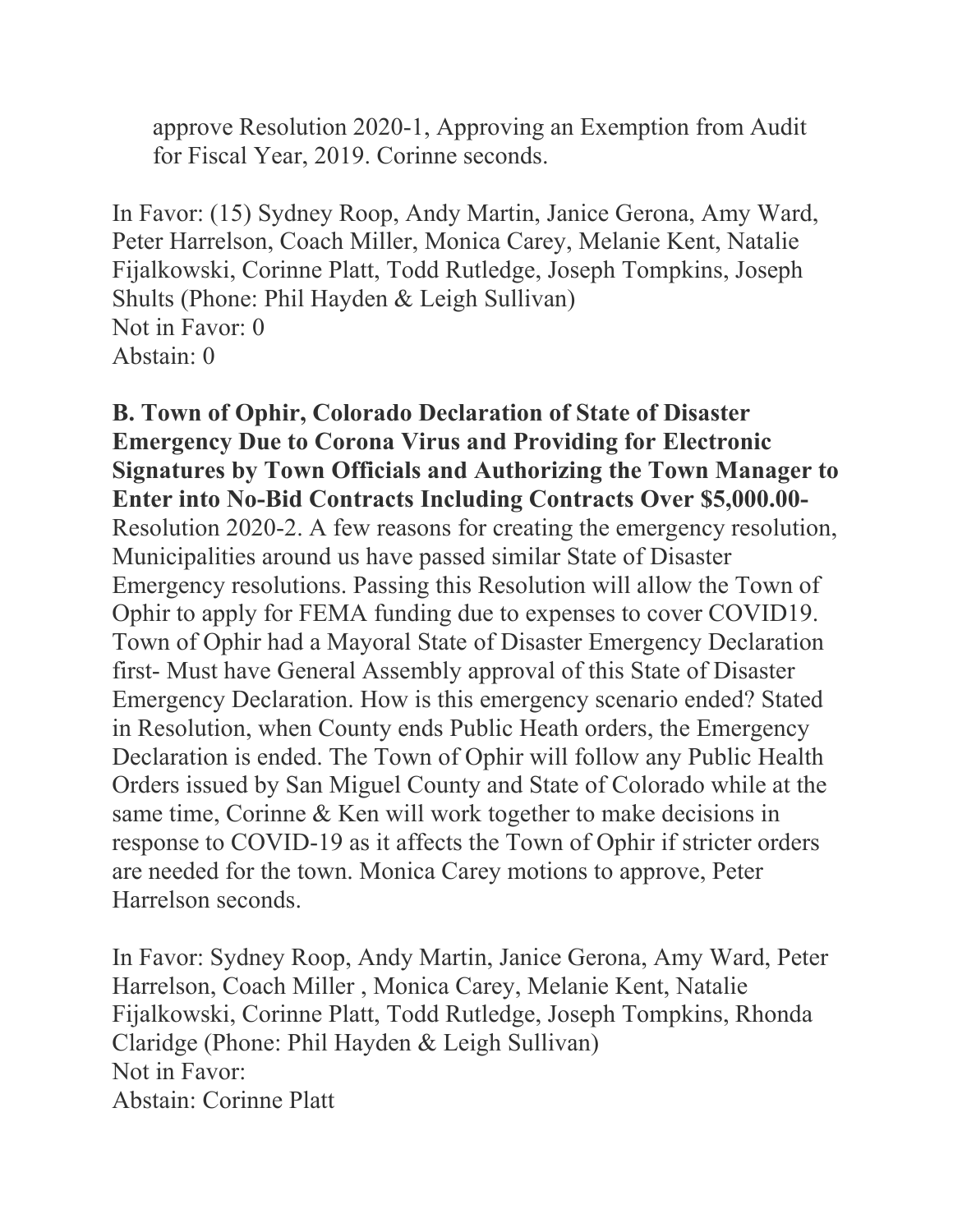**C. General Discussion for- Sandwich Boards for the Roads-** "Soft Closure of Backcountry Skiing in Public Land". Town staff was noticing a lot of people were coming to Ophir to ski once the ski resort closed. Town staff was first concerned about people adhering to social distancing while preparing to get into the backcountry, then a few avalanches were skier triggered in the Ophir area. Town staff brought their concerns of backcountry use in Ophir to the Board of County Commissioners. After a meeting of Board of County Commissioners with Sydney, Corinne, and Ken, the intention to put signs up is to ask people to reconsider going into the backcountry due to spring avalanche conditions, an already taxed medical system, and putting Search & Rescue in risk of contracting COVID-19 in the case of a rescue. Town of Ophir does not have any intention to stop people from recreating in the backcountry and cannot close public land. We just want to limit people backcountry skiing during this pandemic and remind people to tone it down in the backcountry, and to stay 6 ft apart. It is important to remind people there is a First Responder System that could be stressed with having to perform rescues in the backcountry. There is discussion amongst the GA as to what is defined as "essential outdoor recreation" during the Colorado Shelter in Place Order. Ophir has no authority to close the forest. The signs are supported by SAR, Telluride Mountain Club, and San Miguel County. The sign is similar to a "Fire Ban" sign warning people of fire danger. Do other communities ( Rico, San Bernardo?) have signs in regard to backcountry closure? Not sure, Ophir seems like only local town. No signs at the ski area. San Juan County passed a backcountry access resolution, limiting backcountry access. There is no vote on the sign, just an overall discussion amongst GA thoughts on the sign. Overall, the GA is in favor of the sign.

**D. General Community Discussion:** Corinne Platt opens up discussion for questions. Question in regard to vulnerable community membersdoes the Town have a list of vulnerable community members? Yes, Town of Ophir reached out to residents who would like to be on a list of vulnerable residents, residents who would like to be checked in on, and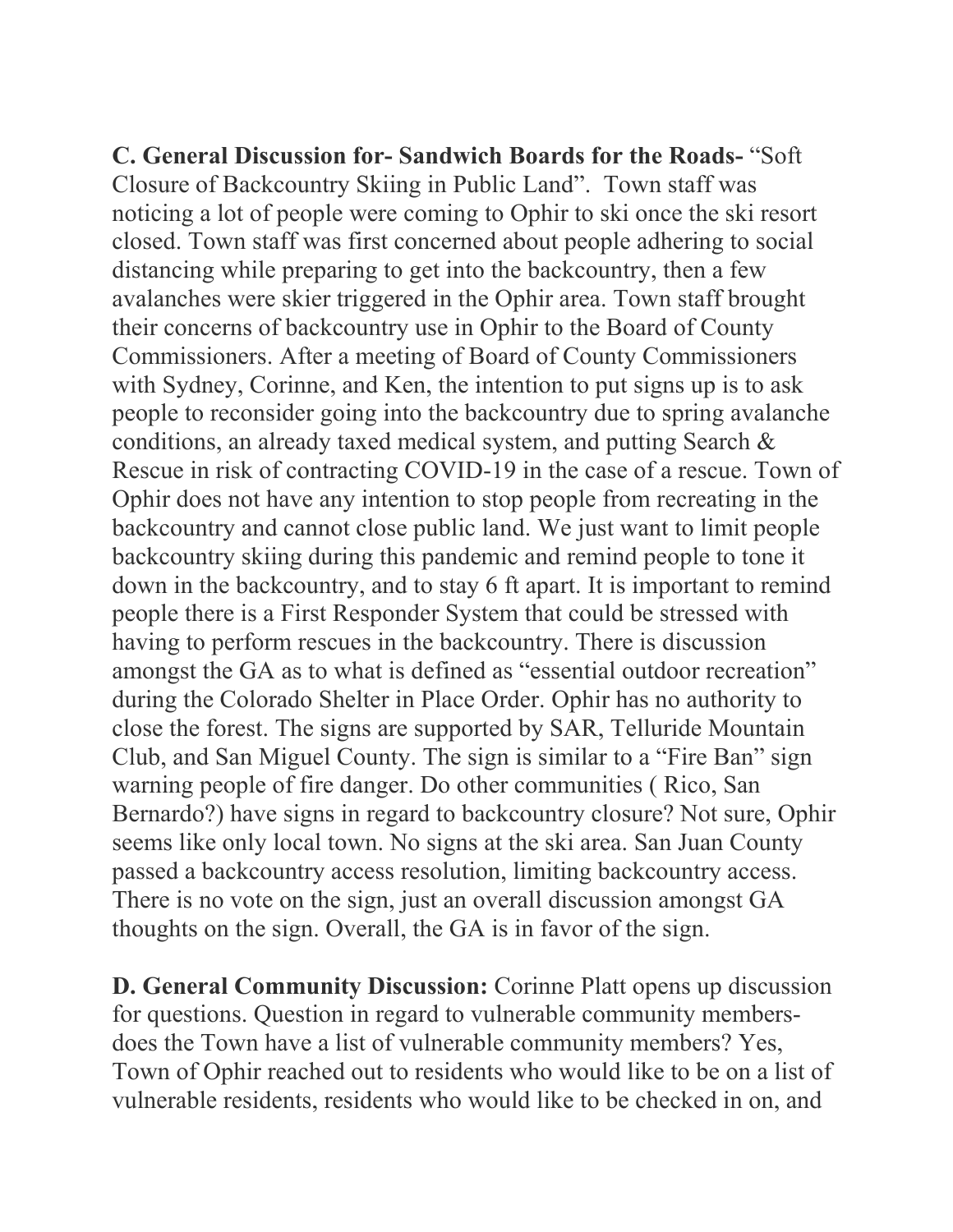created secondary contacts for those individuals. There is also a list of medical professionals who are residents of Ophir that have volunteered to be on a medical emergency personnel team, in case we need to get medical help to Ophir residents. Plan for loss of electrical power? There is a plan- developed many years ago. Town of Ophir has created an Emergency Personnel Management Team consisting of town staff and community members. The Emergency Personnel Team met with County officials a few months ago about Town of Ophir Emergency Plans.( Before COVID-19 hit the world) The current emergency plan for Ophir does not mention pandemic, we are using the County's emergency plan. What if internet goes down? Has anyone reached out to Visionary Broadband? Yes, Ken has reached out. If someone is having trouble with their internet, call the company. Funding is out there to help people who have lost their jobs etc. Town will put out email that residents can utilize for funding options in the coming week.

### **5. STAFF REPORTS**

Ken Haynes- Town Manager: No staff report. Corinne Platt- Mayor: No staff report.

Sydney Roop- Clerk: **1. Tri County Health.** I hope everyone is well. There are a few things I would like to say. If you are experiencing mental health issues during this wild time, please reach out, you are not alone. The Tri County Health Network is available to help you with emotional support, Financial support, Housing, Food, Transportation, Pet care, Childcare, Errands, etc during this time. The phone number to reach TCH is 970-708-7096. The TCH website is

[https://tchnetwork.org/.](https://tchnetwork.org/) You can apply for assistance there, sign up to volunteer, or offer any resources you may have available to Tri County Health at this time. **2. San Miguel County Resource Center.** During the County and Statewide, Shelter in Place Order we find ourselves at home more than not. During this time, self isolation raises concerns for women, children, and men who may be experiencing domestic abuse at home. If you or someone you know, are experiencing domestic abuse, San Miguel Resource Center is the local source that can help. The phone number to the 24 hour hotline to the San Miguel County Resource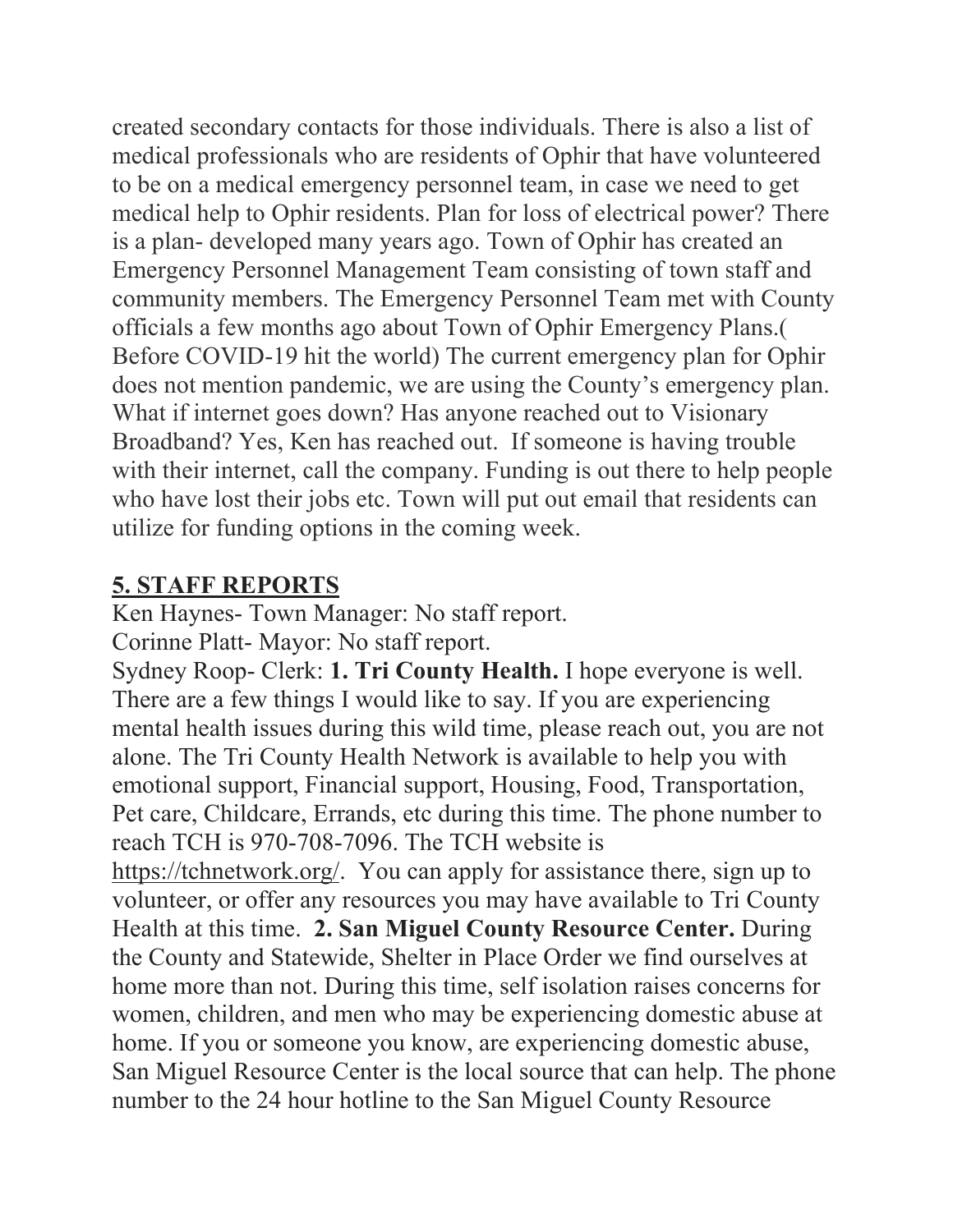Center is:1.844.816.3915. Office 970-728-5660. The Resource Center, due to COVID19, is now seeing people by appointment only. The website to the resource center is [smrcco.org.](http://smrcco.org/) **3. Census 2020-** The Census is still happening! It is encouraged to fill out your census questionnaire online. Town staff needs to reach out to Paul Reich to confirm, but I believe that people going door to door will not be happening with the social distancing Order in place. The website to go fill out your Census questionnaire is [https://my2020census.gov/.](https://my2020census.gov/) The Census benefits our community the most when the census counts everyone, federal funds, grants, and support to states, counties and communities are based on population totals and breakdowns by sex, age, race, and other factors.

Thank you all neighbors and fellow Ophirian's who are on the frontlines of this pandemic; the test site volunteers, all medical staff, the nurses, the doctors, the EMT's, government workers, and SAR. Thank you to everyone who is taking this shelter in place seriously and taking care of your's and your neighbors health. I'd also like to give a shoutout to everyone who was involved in bringing Broadband to Ophir, it has proven to be a necessary utility in this time. Again, I hope everyone is well.

Monica Carey- OEC Chair: No staff report. Valerie Sloan: P&Z Chair: Not present.

# **6. NEW BUSINESS**

Tyler Schultz has new business- Abandoned Mine Cleanup - Division of Mining and Reclamation- new adits- culverts. Three mines in Ophir-Tyler located the mines- ( Tyler audio is really broken up- can't understand everything he is saying) 1. Banker Mine- San Miguel Conservation Mine. 2. No roads to these places, equipment couldn't get in to these places. 3. Nevada Gulch- the other one is in the woods. It's below the Opus Trail. Swamp Canyon A-bit Mine Closure- Going to access from East Ophir Road. This will be taken on at the OEC Meeting.